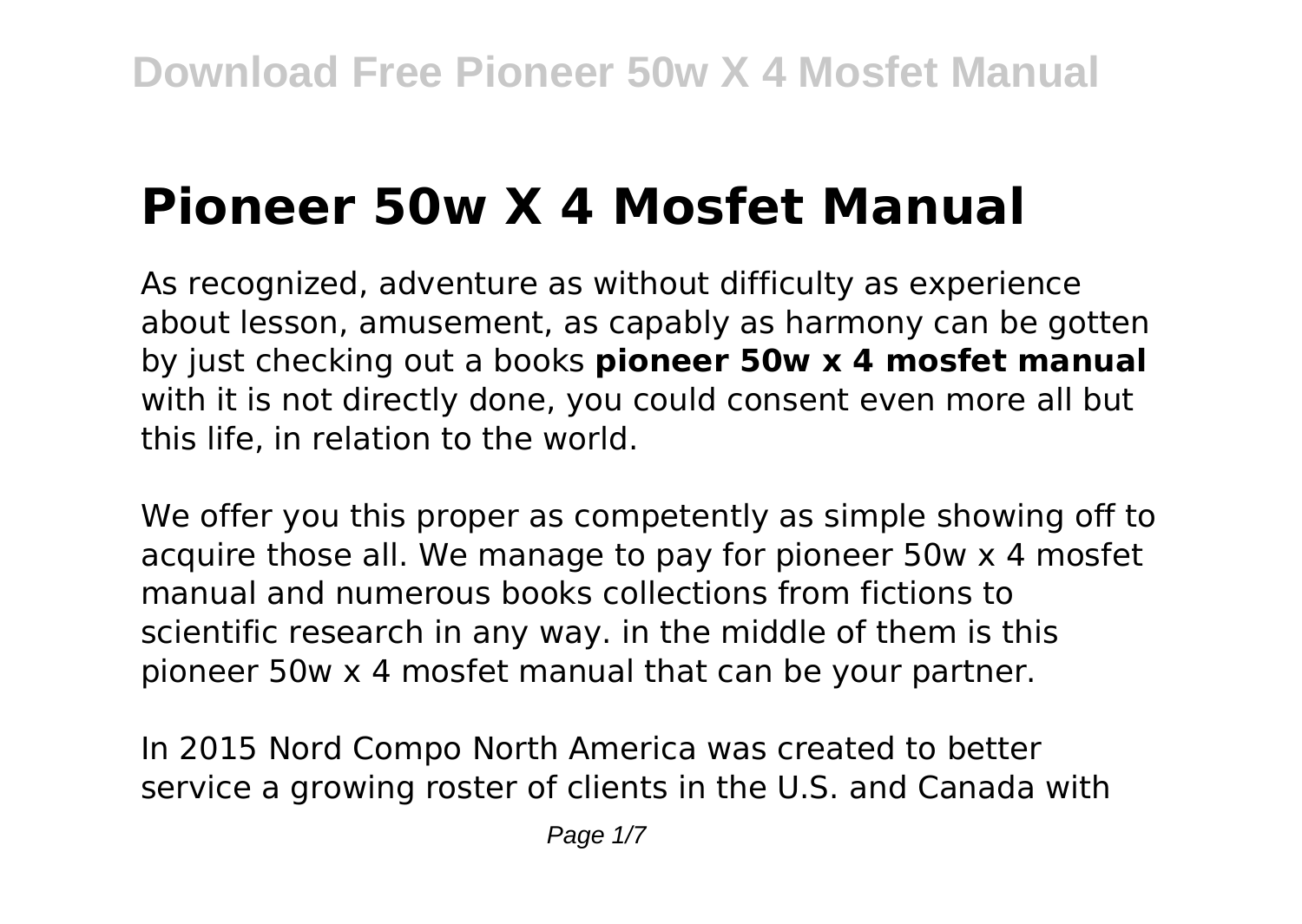free and fees book download production services. Based in New York City, Nord Compo North America draws from a global workforce of over 450 professional staff members and full time employees—all of whom are committed to serving our customers with affordable, high quality solutions to their digital publishing needs.

#### **Pioneer 50w X 4 Mosfet**

When you buy a Pioneer product, you're not only purchasing the very you are buying peace of mind. All products listed come with a 12 month manufacturer's warranty; except brand new Pioneer AVIC products, which come with a 3 Year Warranty. Any warranty repair work should be performed by a Pioneer Authorised Service Centre warranty.

#### **DMH-A245BT - Pioneer**

When you buy a Pioneer product, you're not only purchasing the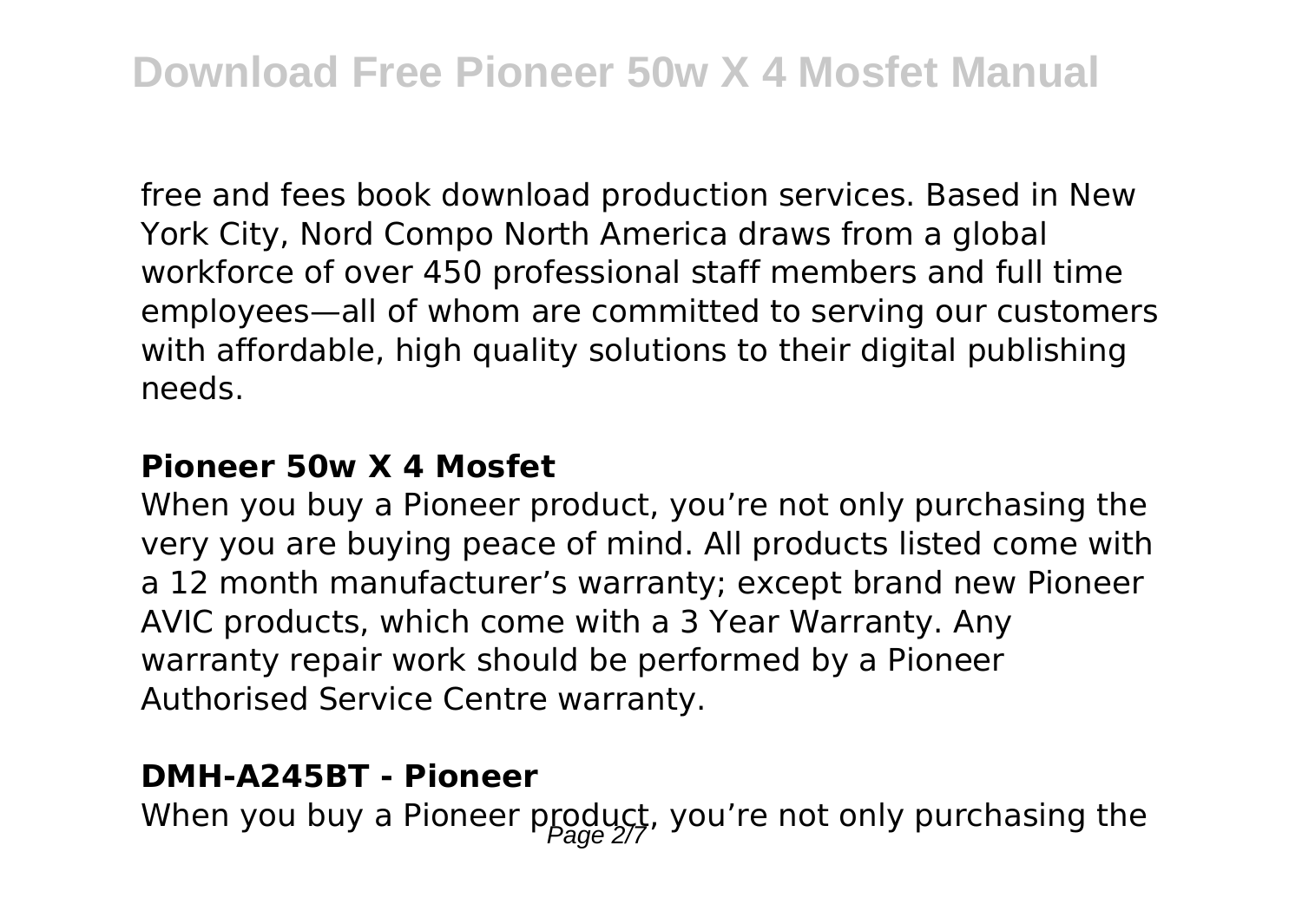very you are buying peace of mind. All products listed come with a 12 month manufacturer's warranty; except brand new Pioneer AVIC products, which come with a 3 Year Warranty. Any warranty repair work should be performed by a Pioneer Authorised Service Centre warranty.

#### **AVH-A245BT - Pioneer**

Pioneer Smart Sync. Integrate Your Smartphone with Your Receiver. Pioneer Smart Sync is a highly evolved app available for both iOS and Android OS that utilizes the power of a connected smartphone to expand the features and user interface of compatible Pioneer in-dash receivers.

#### **FH-S52BT - In-dash - Pioneer Smart Sync, Bluetooth ...**

Audio Connections 3 x RCA Preouts, 1 x RCA AV Input, 1 x AV AUX Input 1 x RCA Video Output Rever Camera Compatible 1 x Reverse camera input Audio Customisation MOSFET 50w x 4, 13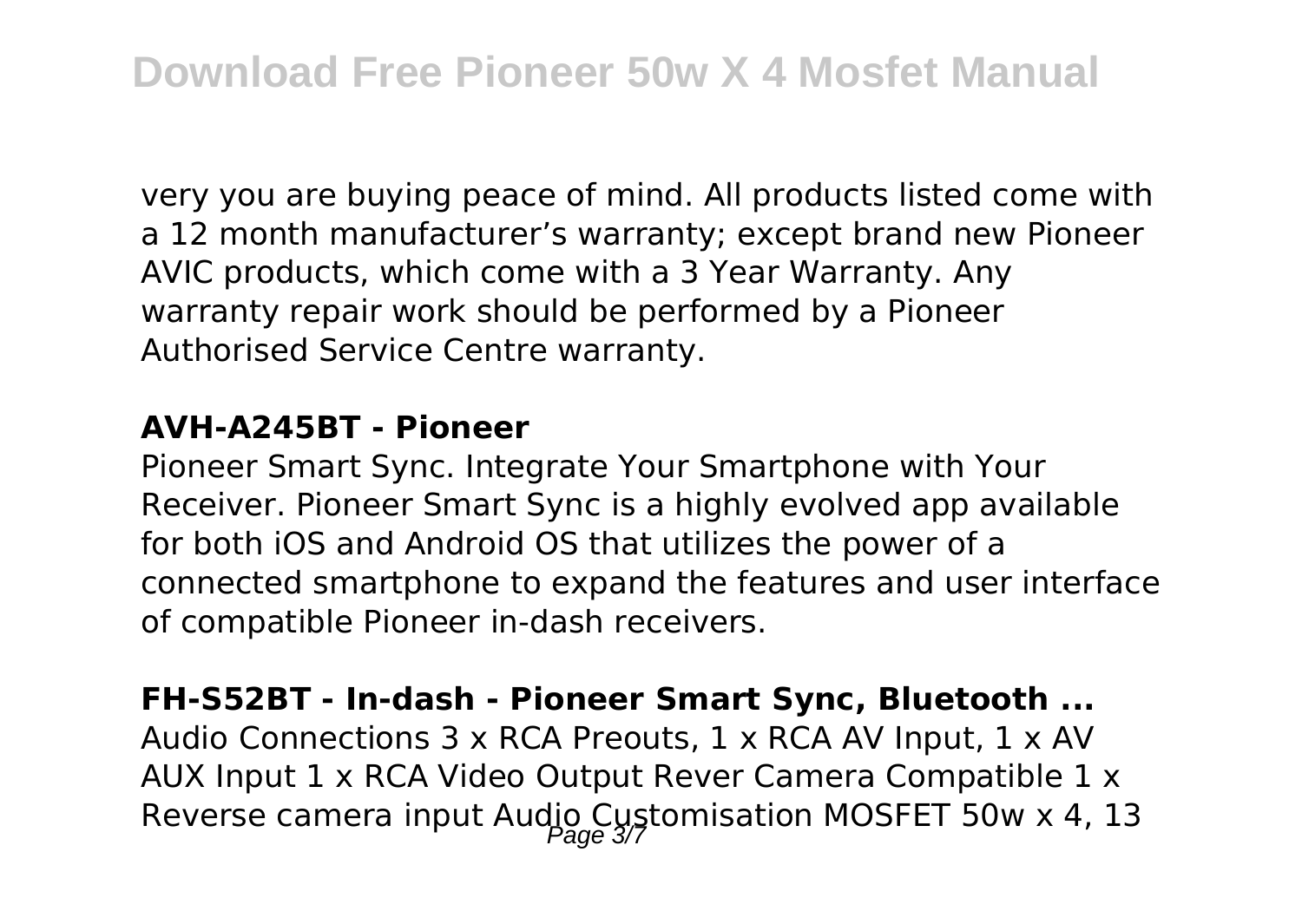Band Graphic EQ, HPF, LPF, Sub Control Returns

#### **Pioneer DMH-A240BT £134.55 Dispatches from Amazon EU ...**

Kuhne Electronic; Pix Doc Mod Model Band/QRG Max P/O Quicknote; KU PA 2325 BLK: 2300-2450 MHz: 20 W: Drive: 15 mW: KU PA 2325 DLK: 2300-2450 MHz: 50 W: Drive: 5 W: MKU PA 231 HXL

#### **RigPix Database - Power amplifiers**

The Kenwood DMX4707S features a fixed 6.8″ widescreen capacitive touchscreen LCD with LED backlighting. The LCD touchscreen has a resolution of 800 (H) x 480 (V) x RGB with 1,152,000 total pixels. The capacitive touchscreen LCD provides a high contrast ratio, crystal clear display, and vivid text as well as highly responsive touchscreen operation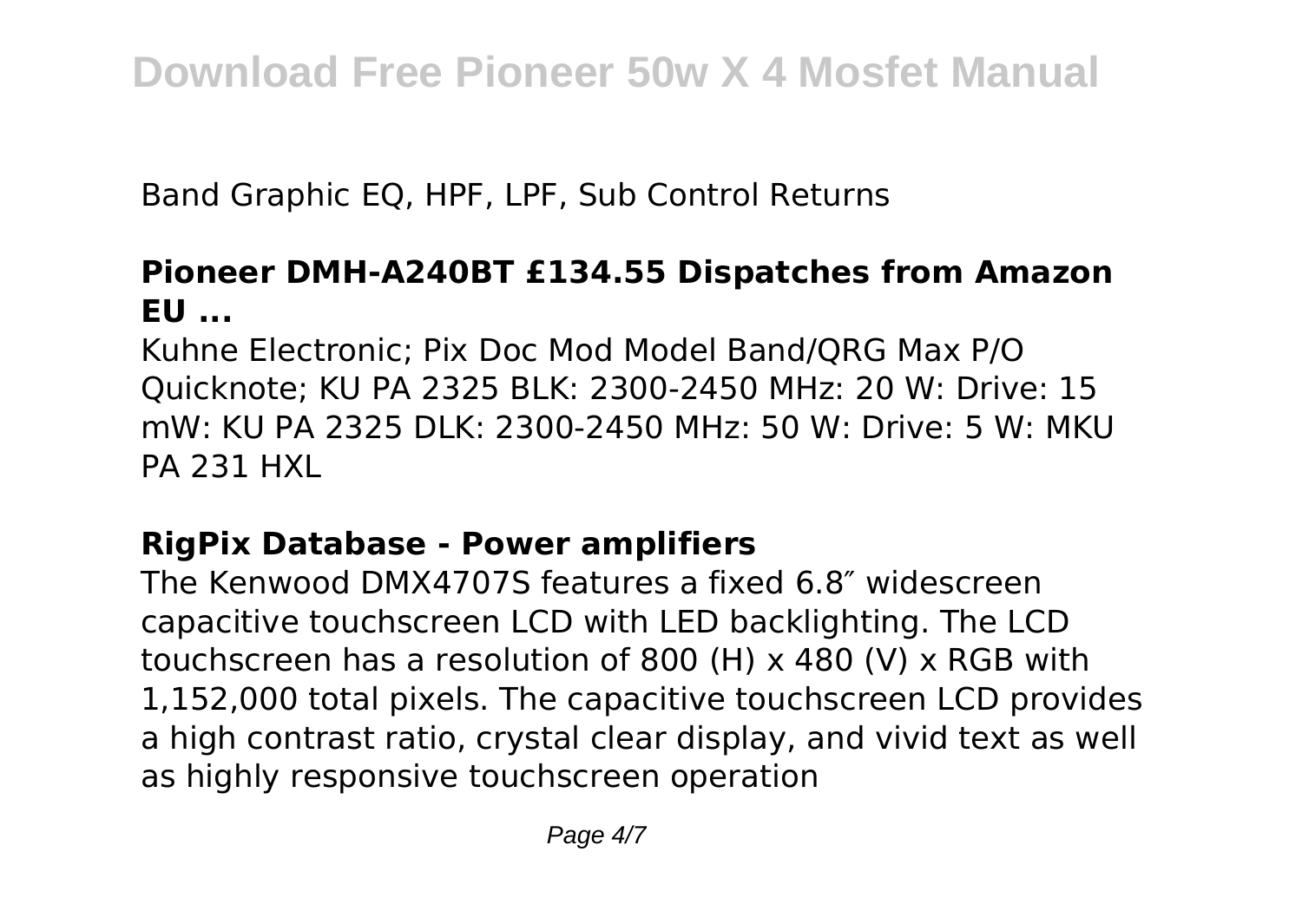**The Best Apple CarPlay Stereo: Our Top 5 Picks for 2022** The next product on my list is the Kicker CXA300.4 bridgeable amplifier. It's not the most powerful on my list, so its best use case is for door speakers, paired with a subwoofer amplifier if you're going the full monty.. This Class AB amplifier delivers as much as 75 watts RMS per channel @ 4 Ohms if you're driving all 4 channels, or 150W RMS at 2 Ohms, or 4 Ohms bridged into 2 channels.

**7 Best 4 Channel Amplifiers in 2021 | Improve Sound!** Vehicle: 2001 Toyota Tacoma 4 door 4x4. sidexsideaudio. 4: Check Price on Amazon: 2: PRORECK Party 12 12-Inch 1000 Watts 2-Way Powered PA Speaker System Combo Set with Bluetooth/USB/SD Card Reader/FM Radio/Remote Control/Speaker Stand Take a minute to learn the consumer tips on Planet Audio P2250D, 1-Channel Class-D Mono Block Amplifier Check ... Page 5/7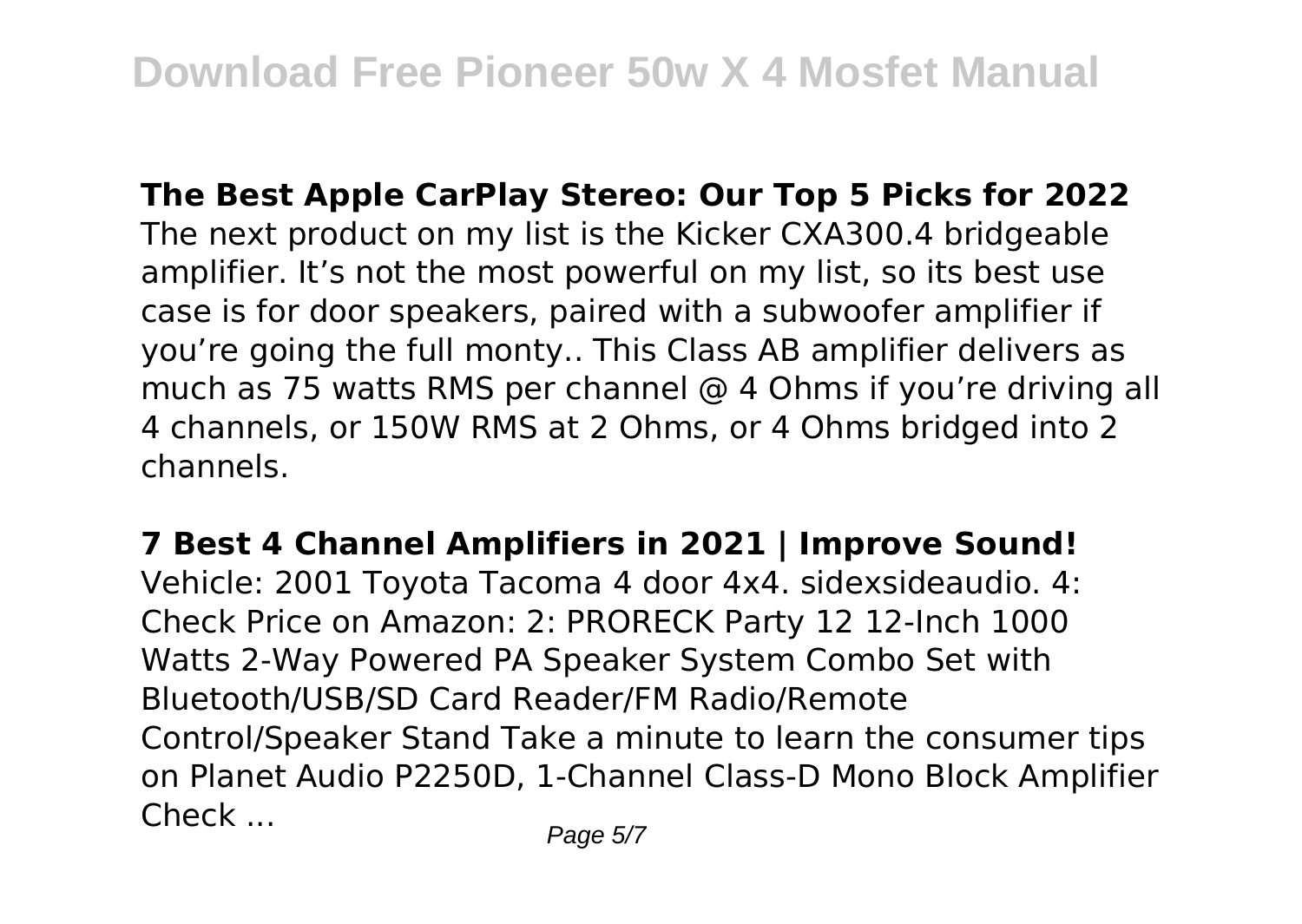## **sistemabatesarchivio.it**

PIONEER MVH-S420DAB sintolettore TFT Display, Nero. Sintolettore. TFT Display - 1 DIN USB - RDS - Bluetooth - Aux Compatibilità: Androiod/iOS - Controllo diretto iPod Amplificatore: MOSFET 50W X 4 Microfono incluso - Riconoscimento vocale

## **Autoradio: 1 DIN, Android e Bluetooth | Mediaworld.it**

RD16HHF1-501 Mitsubishi Silicon MOSFET Power Transistor16W 30 MHz 12. This can only be done in the manual mode. ... 30 watts. #ch. Adding to this small footprint is a front facing microphone jack. Nov 08, 2008 · 07 Sport 4x4 Black - Pioneer D3 - Bilstein 5100's up front 2. ... IMH300D, IMU250K, SMH400D & other 1990's 50W land mobile radios ...